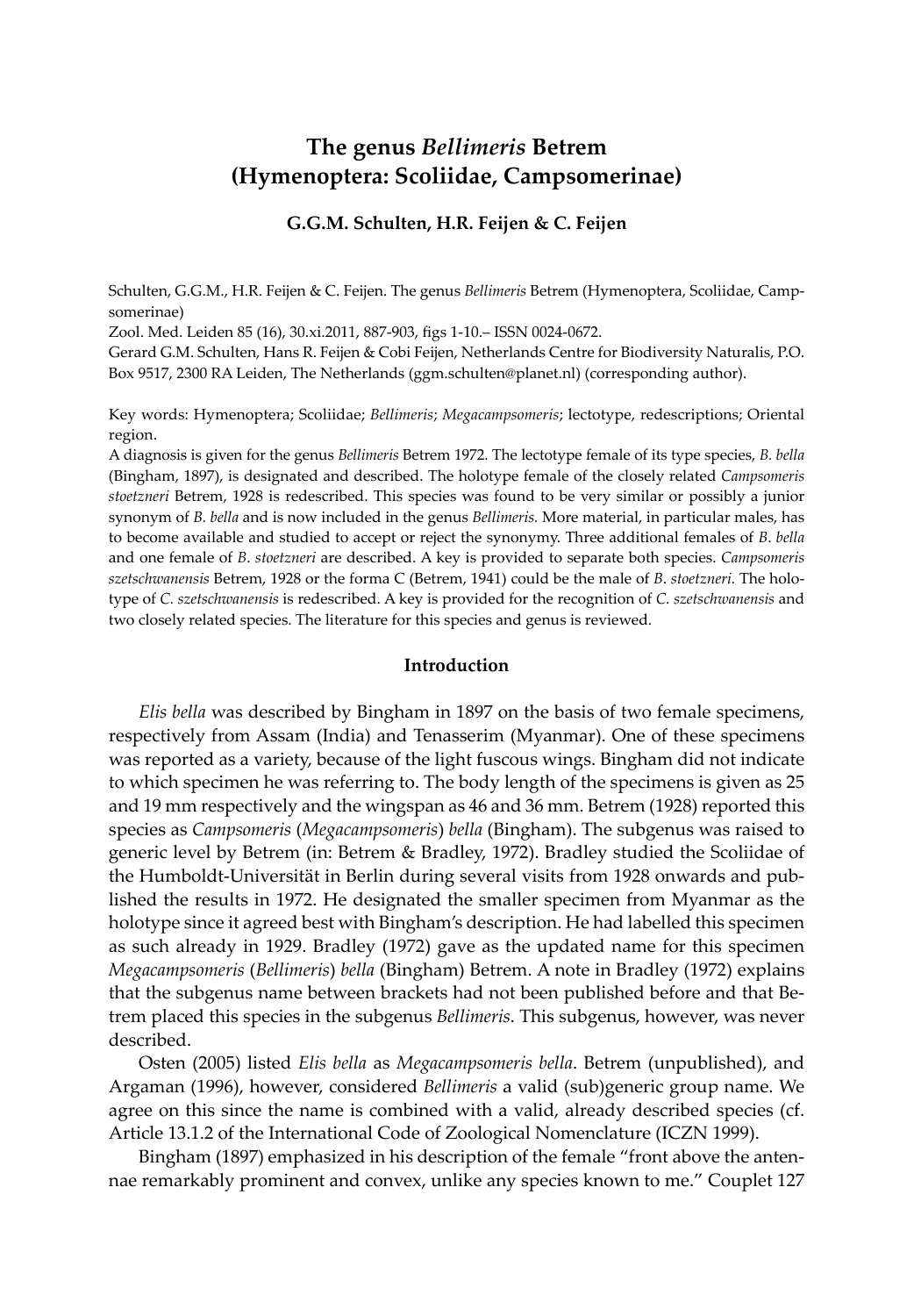of Argaman's 1996 synoptic key to the genera of Scoliidae separates *Bellimeris* and *Niyaranta* Argaman, 1996 females from closely related genera. It reads: "mid dorsal area of the female propodeum with distinct, sharp, acute tubercle posteriorly." Neither Bingham nor Gupta and Jonathan (2003) mention such a tubercle. *Elis bella* was redescribed by Gupta and Jonathan (2003) as *Sericocampsomeris bella* (Bingham) on the basis of the very sharp mesopleural crest, in particular on the lower portion and the impunctate upper plate of the metapleuron. The spurs on the hind tibia are not mentioned in the redescription, but they described the hind tibial spurs in the characterization of the genus *Sericocampsomeris* Betrem 1941 as "black, longer spur blunt or obtuse, not spatulate."

Betrem (unpublished) gives a key to identify the subgenera and sections of *Megacampsomeris* recognized by him*.* This key identifies only females. He also gave a very brief description of these subgenera and sections and a list of species belonging to these groupings. The first couplets of his key separate the subgenus *Bellimeris* from almost all other subgenera by the spatulate dark or rather dark spurs on the hind tibia. Spatulate spurs on hind tibia are not mentioned by Bingham (1897), neither by Jonathan and Gupta (2003) or Argaman (1996).

Betrem (1928) gave a brief description of the female holotype *Campsomeris* (*Megacampsomeris*) *stoetzneri* from Kwanhsien (China, Sichuan prov.), in particular the colour and punctation of head, mesoscutum, scutellum, metanotum and propodeum. Betrem (1941) repeated more or less his original description, but also described the spurs on the hind tibia as somewhat spatulate, distinctly broadened apically. He remarked that *Campsomeris bella* is very close to *Campsomeris stoetzneri*, because of the punctation of the posterior mid vertical portion of the propodeum, but he considered both species clearly different. Additional female specimens from China and one from Japan (Yokohama) were listed in his 1941 publication. The male is unknown.

Tsuneki (1972) suggested that *Megacampsomeris stoetzneri* is "probably a geographical race of the Indian scoliid *Campsomeris bella* Bingham." In his short description of a female specimen from Botel Tobago Island (China, Taiwan), he described the inter-antennal area as "medially longitudinally raised, the elevation of the inner margins of the antennal hollows is also fairly high, but not broad. Thus the area appears to be tri-carinate." This description agrees with the dorsal view of the head as described in this paper for *Bellimeris bella* and *B*. *stoetzneri*. The spurs on the hind tibia were not mentioned. Only tergites 1-3 had interrupted yellow apical margins. The wings are described as fairly strongly clouded with a yellowish-brown tinge. When Tsuneki wrote his publication, the diagnostic differences between *B*. *bella* and *B*. *stoetzneri* were unknown. So it is not clear to which species he was referring to.

To resolve the above identified inconsistencies and to characterize the genus *Bellimeris,* the lectotype *Elis bella* and the holotype of *Campsomeris stoetzneri* are now compared and redescribed as *Bellimeris bella* and *Bellimeris stoetzneri,* respectively. In addition, two females of *C*. *stoetzneri* from China, specimens identified and mentioned by Betrem (1941), were studied and three unidentified female *"Megacampsomeris*" specimens in the RMNH collection. *Campsomeris (Megacampsomeris) szetschwanensis* Betrem, 1928 and related formas could be the male of *Bellimeris stoetzneri* (Betrem, 1928, 1941). Therefore the holotype, paratype and specimens of the formas A, B and C were studied.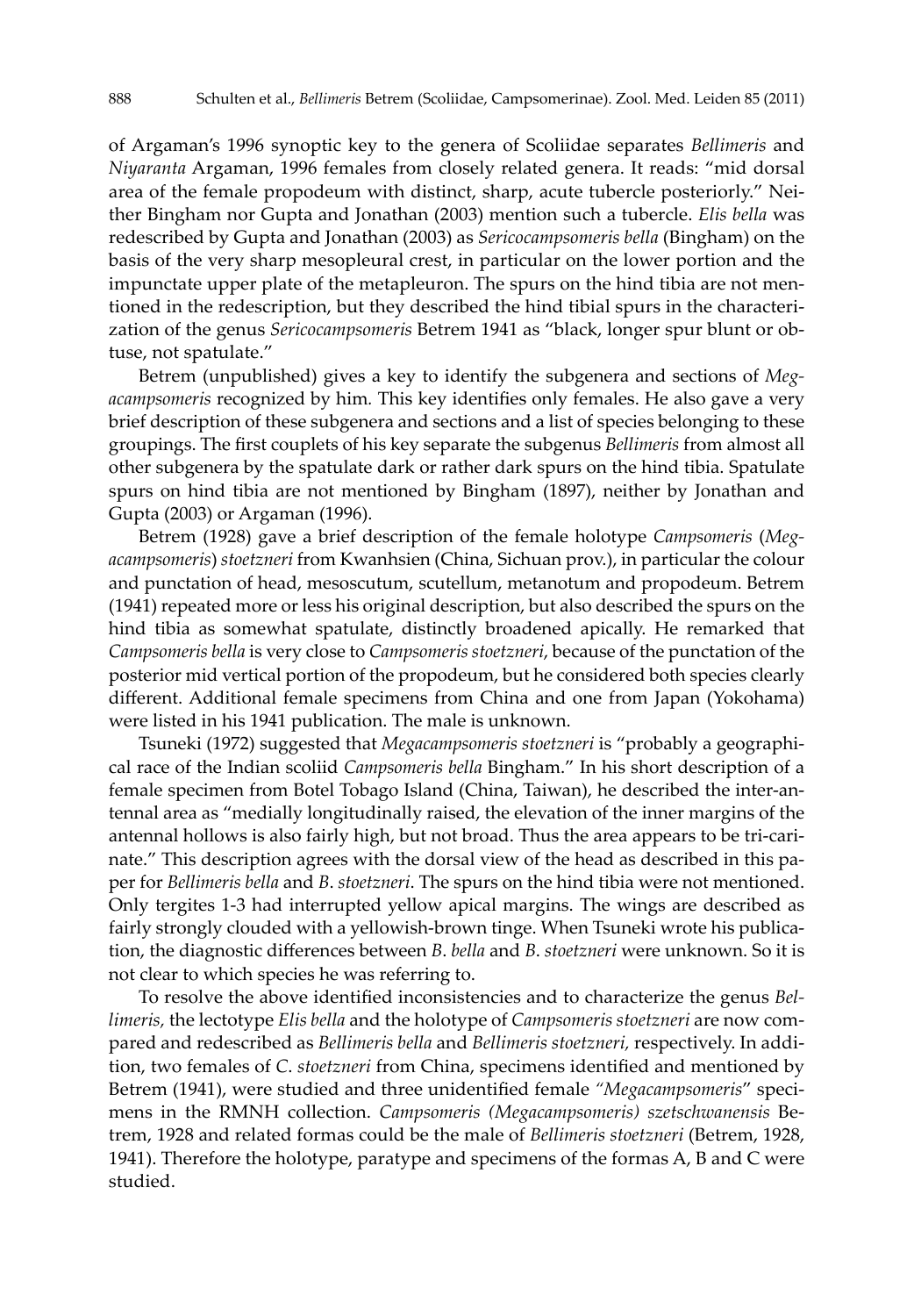# *Bellimeris bella* **(Bingham, 1897)** (figs 1-4)

*Elis bella* Bingham, 1897: 93. *Campsomeris* (*Megacampsomeris*) *bella* (Bingham): Betrem, 1928: 140. *Megacampsomeris* (*Bellimeris*) *bella* (Bingham): Bradley, 1972: 6. *Sericocampsomeris bella* (Bingham): Gupta & Jonathan, 2003: 60. *Megacampsomeris bella* (Bingham): Osten, (2005): 6.

Type material.— ♀ lectotype of *Elis bella* Bingham here designated ("holotype" of Bradley, 1972). **Myanmar (**Burma) Tenasserim, Haundraw valley, 8-94, Bingham Coll.; and the identification label *aurulenta* Sm. ♀. Var.?, (MNHB); ♀ paralectotype from **India** (British India) Assam, Bingham Coll. (MNHB). Other material.— **Indonesia (**Nederlands Indië), E. Sumatra, Riouw Res, Inderagiri, Pangkalan Kasai, iv-1939, 1♀ **(**P. Buwalda. RMNH); **People's Republic of China**, Fou-Kien prov. (presently Fujian prov. on Southeast coast), without date and collector, *Campsomeris stoetzneri*, det. Betrem, 1♀, (RMNH); Pingloo, Kwansi prov. (presently Guangxi prov. Southern China), 1933, 1♀, (G. Liu; RMNH).

Diagnosis.— Medium-sized to large black species with two recurrent veins, two submarginal cells, three discoidal cells, narrow yellow interrupted posterior margins



Figs 1-4, *Bellimeris bella* (Bingham, 1897). 1, holotype ♀, Myanmar, Tenasserim, hind tibial spurs; 2, holotype ♀, head and thorax; 3, ♀. China, Fou-Kien prov., upper plate of metapleuron and spiracular angle (arrows point to impunctate vertical portion of metapleuron and spiracular angle); 4, ♀. Indonesia, East Sumatra, dorsal and vertical posterior portion of propodeum; fig. 1 scale 0.5 mm, other figs scale 1 mm.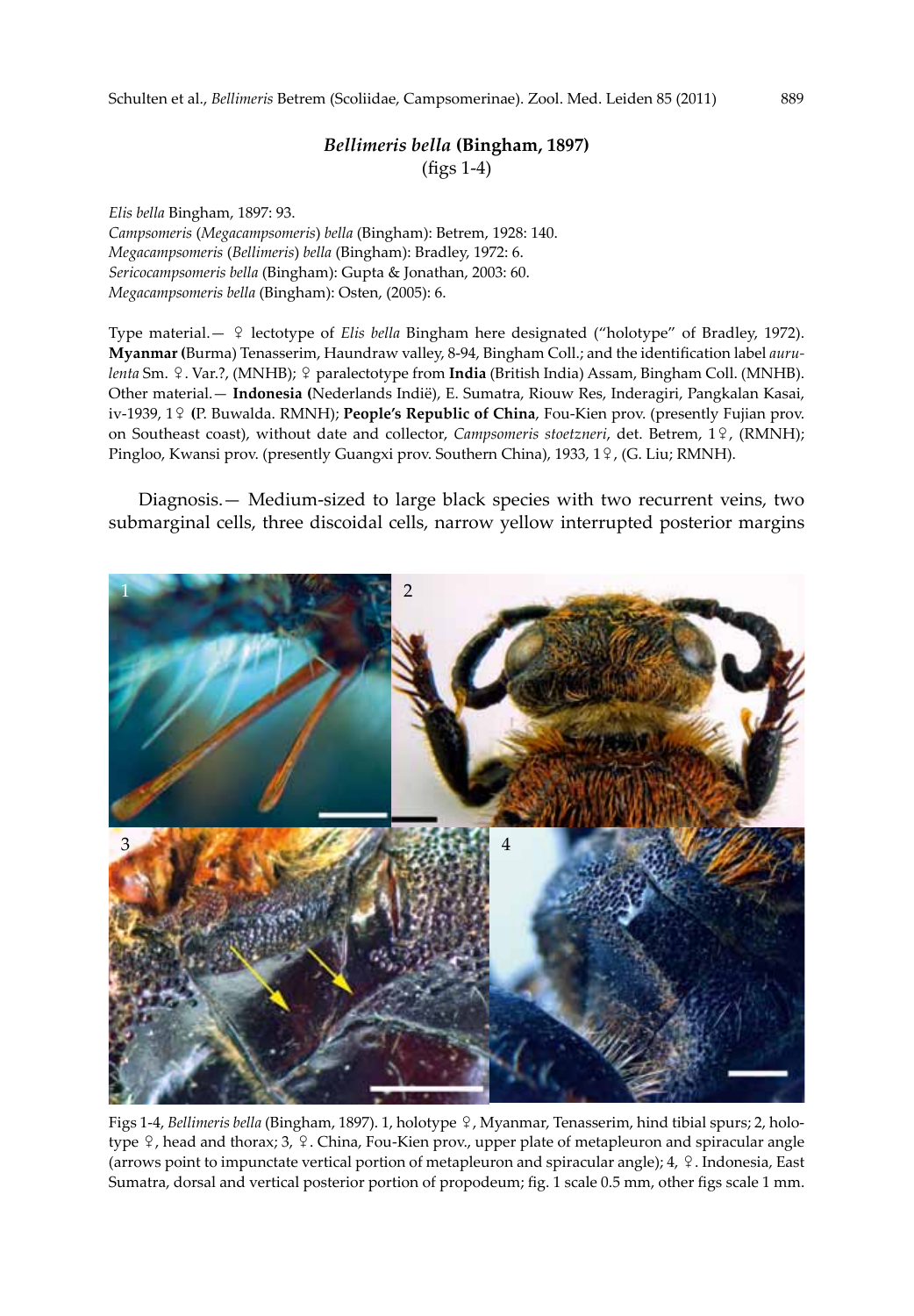on tergites 1-3 and brownish- or yellowish-hyaline wings. Vestiture largely brown to golden-brown, white on pleura, legs and anterior segments of metasoma, black on apical segments. Hind tibial spurs spatulate. Head, pronotum, mesoscutum, scutellum, metanotum and propodeum, except anterior inner corners of vertical lateral portions and larger part of posterior vertical portion, densely and deeply punctate. Mid dorsal portion of propodeum convex with an irregular median smooth stripe, slightly raising towards posterior margin and terminating as a small smooth ridge.

Redescription of female lectotype.— Length of body: 19 mm. Integument black with broadly interrupted narrow yellow posterior margins on tergites 1-3. Two recurrent veins. Two submarginal cells. Three discoidal cells. Subcostal, stigmatal and upper margin of marginal cells, posterior one-third of upper margin of median cell and first submarginal cell except apical corner setose. Fore wing light brownish-hyaline, apex and below anterior margin somewhat darker. Hind wing brownish-hyaline. Wings with light yellowish or dark bluish tinge depending on light. Setae and veins on wings dark brown. Vestiture white on clypeus, around occiput, pleura, propodeum except mid dorsal portion, legs, tergites 1-3 and sternites 1-4; brown to golden-brown on head, mesoscutum, scutellum, metanotum and dorsal mid portion of propodeum; vestiture of tergite 4 white and brown, apical fringe dark brown in the middle, white laterally. Vestiture of apical segments dark brown. Spines on femora and tibial spurs brown. Longest hind tibial spur distinctly spatulate, meaning broader at the apex, excavated and rounded. The smaller spur less broadened at the apex (fig. 1). Length of vertical plate on hind femora about two-thirds the length of the underside of the femur.

Head.— Mandible with two teeth. No temporal groove. Head in frontal view somewhat broader than long. Clypeal margin medially angulated, the sides oblique. Clypeal rim distinctly broadened in the middle, gradually narrowing laterally and somewhat enlarged on side lobes. Antennal sockets protruding, area in between slightly raised towards the middle. Frons in dorsal view remarkably convex (fig. 2). Vertex broad. Scapus of antenna rather densely punctate, antennal segments short. Clypeus with disc impunctate but on lower half with some irregular length-wise wrinkles, laterally rather densely punctate. Area frontalis densely punctate but with a narrow irregular impunctate vertical stripe that terminates at the slightly but distinctly raised area between antennal sockets. Spatium frontale densely punctate but with some small impunctate areas of about puncture diameter. Frons densely punctate but with some small irregular impunctate areas of about puncture diameter between spatium frontale and anterior ocellus and laterally. Fissura frontalis not indicated. Anterior ocellus in a narrow, largely impunctate pit. Ocellar triangle punctate. Ocellar furrow well defined and continues over a short distance laterad of posterior ocelli. These ocelli laterad with a small triangular impunctate area. Vertex strongly raised above ocellar triangle. In frontal view outer contour almost reaches the level of sini ocularis. Vertex and its vertical portion densely punctate at interspaces mostly smaller than puncture diameter but vertex medially with a narrow impunctate stripe length-wise, running from ocellar furrow to vertical portion of vertex. Base of stripe distinctly broader along ocellar furrow and tapers towards vertical portion of vertex. Occipital carina complete but less distinct over a short median portion.

Mesosoma.— Dorsal and vertical portion of pronotum densely punctate. Impunctate area behind callosities rather large. Callosities broad in the middle, deeply and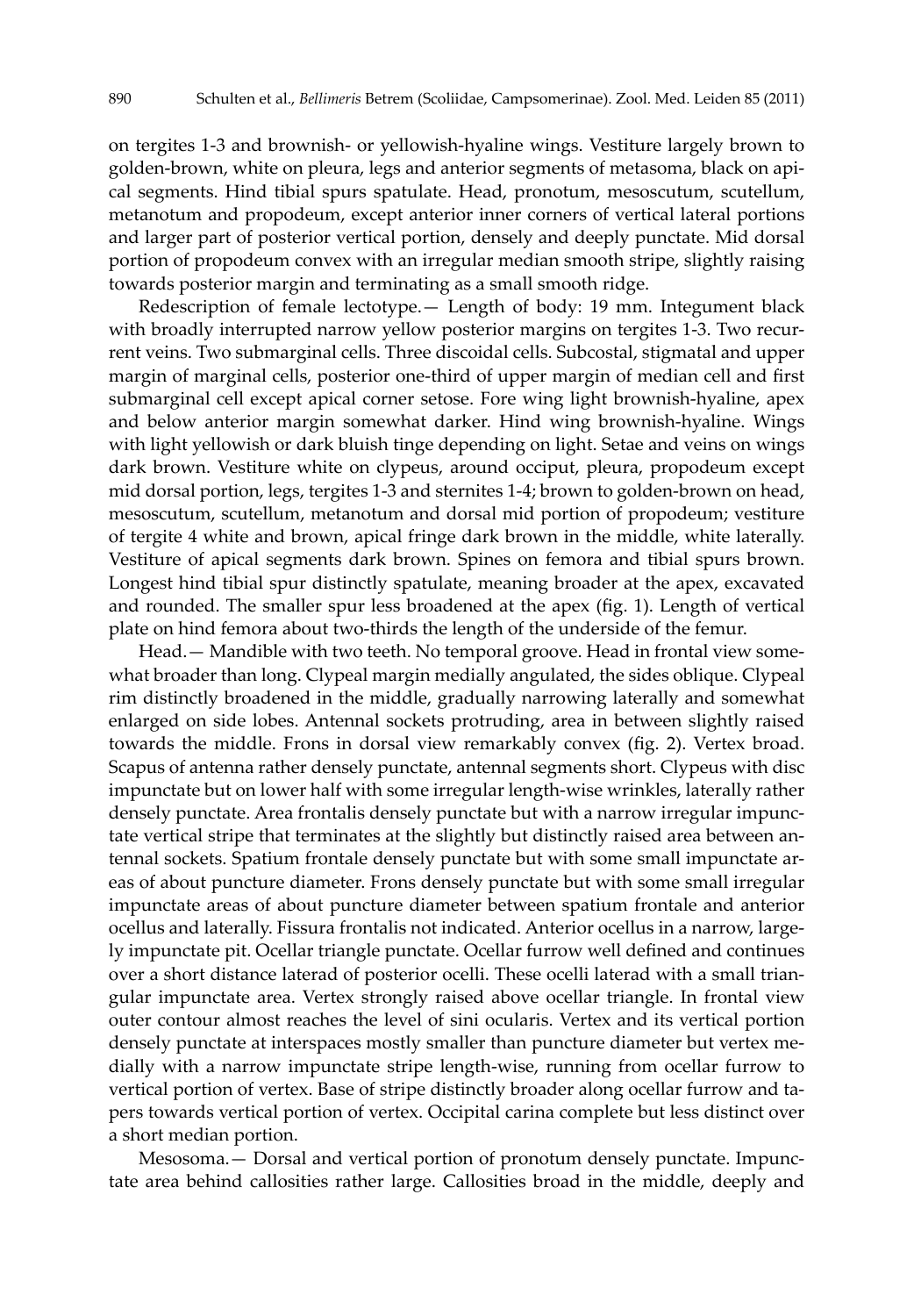rather densely punctate. Dorsal portion of upper area of mesopleuron densely punctate, anterior portion with large punctures at increasing interspaces but large anterior inner corner impunctate; posterior portion only punctate along upper margin. Lower area of mesopleuron divided by a sharp crest into an anterior and posterior portion. Anterior portion rather densely punctate above coxa II, continued parallel with the crest as a narrow band, 2-5 punctures wide, but broadly impunctate along pronotum. Posterior portion with dispersed punctures over a short distance above coxa II and along crest, but leaving larger part impunctate. Upper plate of metapleuron divided by a well-defined ridge in a punctate dorsal portion and an impunctate vertical portion. Lower plate with a band of punctures along lower margin above coxa II and some dispersed punctures above coxa III. Spiracular angles and areas impunctate except for some punctures below lower tip of the spiraculum. It was not possible to make a good picture of upper plate and spiracular angle because of condition of specimen. Fig. 3 shows this area in a specimen from China. Carina lateralis just exceeds level of spiracle. Lateral vertical portion of propodeum very densely punctate with large punctures, but large anterior inner corner impunctate continued over some distance as a narrow impunctate area along lower plate of metapleuron.

Mesoscutum.— Densely punctate at interspaces mostly smaller than puncture diameter. Scutellum densely punctate but posteriorly with larger interspaces. Metanotum densely punctate but with narrow impunctate vertical median stripe. Mid dorsal portion of propodeum distinctly convex, anterior width about 2.7 times median length, deep and densely punctate but with irregular broad impunctate median stripe slightly raised towards posterior margin and terminating as a small smooth ridge, not exceeding posterior margin. Transition to concave posterior mid vertical portion abrupt. Dorsal lateral portion of propodeum densely punctate with large punctures but upper inner corner up to below the spiracle with much smaller punctures. transition to vertical lateral portion rounded and not bordered by a carina on posterior upper corner. Upper margin of posterior mid vertical portion well defined. Posterior mid vertical portion densely and coarsely punctate over short distance below upper margin but narrow underside of raised ridge impunctate. Posterior lateral vertical portion with upper portion densely punctate continued along lateral margin.

Metasoma.— Tergite 1 broad, posterior width about three times median length of horizontal portion, irregularly punctate and with large impunctate areas. Transition from dorsal to anterior vertical portion rather abrupt, rounded and without tubercle. Tergite 2 with a similar punctation but more densely punctate along posterior margin. Tergites 3-4 have an irregular pre-apical line of punctures. Area between this line and posterior margin largely impunctate, but less so laterally. Width of posterior margin of sternite 1 about 1.8 times median length. Transition from horizontal to anterior vertical portion of sternite 2 rather abrupt, rounded and without tubercle. Sternite 3 perfectly smooth basally and without a gradulus.

Other female specimens.— The specimen of Assam (MNHB) differs in size (length of body 25 mm) from the lectotype and has more fuscous wings.

The Indonesian specimen is very similar to the lectotype of *B*. *bella* but differs by an entirely black tergite 3 and a body length of 25 mm. The fore wing is brownish-hyaline, somewhat darker along the anterior margin; the hind wing is brownish-hyaline. The fore wings have a bluish tinge in certain lights, the hind wings pinkish or purplish. The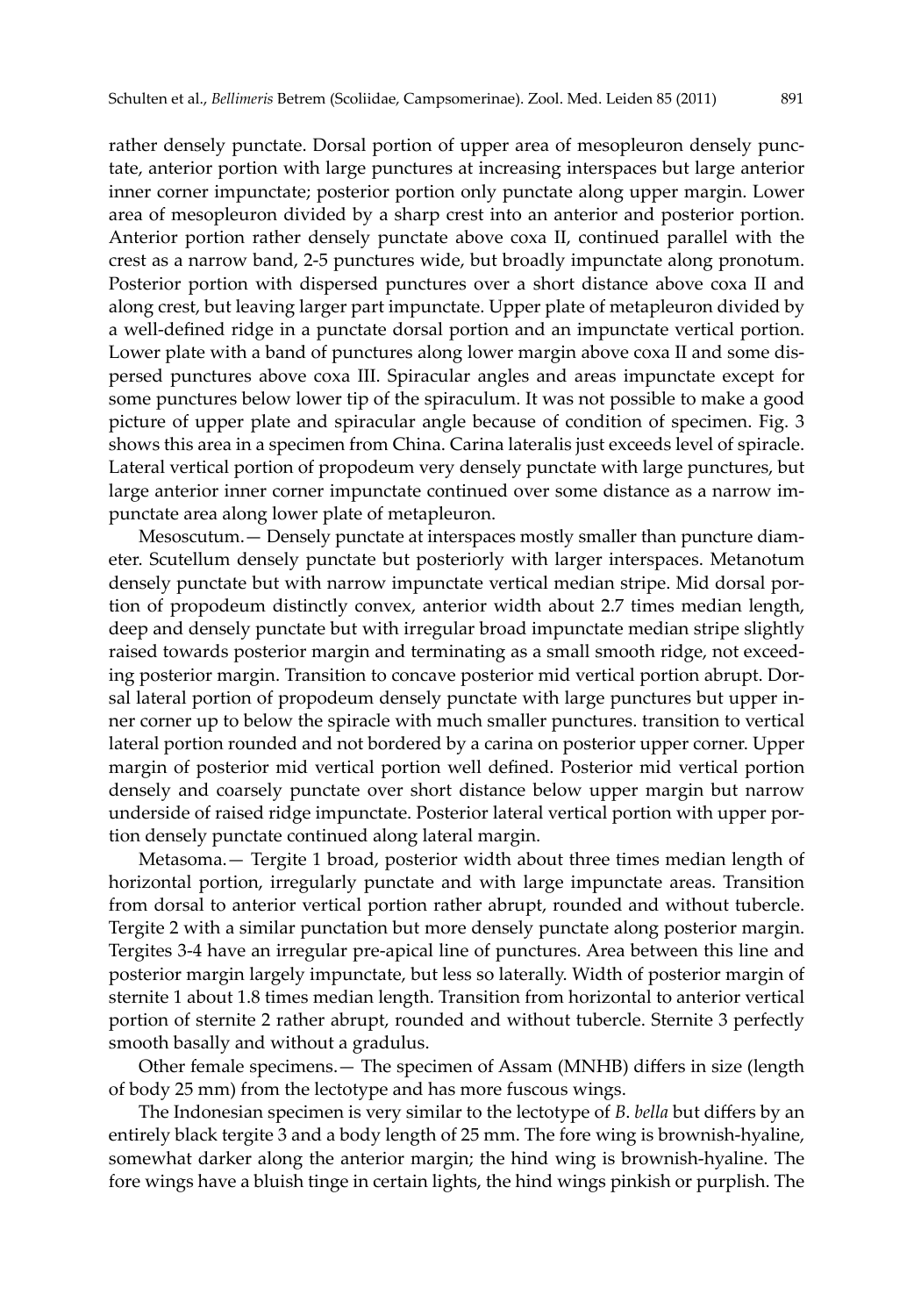fissura frontalis is indicated on the spatium frontale and frons. The metanotum has a small impunctate area medially below the anterior margin. The vertical impunctate stripe on the mid dorsal portion of the propodeum is a little broader. The somewhat raised posterior ridge is as broad as the impunctate stripe and is clearly triangular on the posterior margin (fig. 4).

The Pingloo specimen has a length of 20 mm and is coloured as the holotype. The colour of wings as in the Indonesian specimen. The upper plate of the metapleuron has on both sides some punctures just on or below the transition between the dorsal and vertical portion. The spiracular angles have some dispersed punctures. The punctation of the mid vertical portion of the propodeum is irregular with sometimes large interspaces. The punctures are smaller.

The Fou-kien specimen is not *B*. *stoetzneri* but *B*. *bella*. It has a length of 25 mm and is coloured like the lectotype. The head in frontal view is somewhat broader than the head of the types of *B*. *bella* and *B*. *stoetzneri*. The left upper plate of the metapleuron has one puncture just below the transition between the dorsal and vertical portion.

The male of *Bellimeris bella*.— With Argaman's 1996 key, also the male of *Bellimeris bella* can be identified. However, there is no published description of the male of *B*. *bella* and the male on which Argaman based his key could not be located. The key suggests that the male has yellow posterior margins on tergites 1-4 and a white vestiture. The apical tergites are black with a black vestiture. The large yellow spot on the gena is considered an important diagnostic character. The diagnostic character given in the key to separate *B*. *bella males* from his new genus *Niyaranta* is a flat or raised vertex between the lateral ocelli. This character has been found very variable and therefore is considered of no value. We consider the male of *B*. *bella* as still unknown.

Remarks.— Argaman (1996) places *Bellimeris bella* in his new tribus *Megacampsomerini*. Diagnostic characters given for this tribus are among others: the hind tibial spurs of the female tapering to apex, rather acute apically and the combined length of the male maxillary palp segments from two-thirds to three-fourth as long as the hypostoma. Species with the hind tibial spurs very distinctly spatulate are placed in his new tribus Dielidini. Males of this tribus have the combined length of the maxillary palp from onefourth to one-third as long as the hypostoma. This tribus presently consists of one Australian/Oriental genus, one Nearctic genus, three Neotropical genera, one Nearctic/ Neotropical genus and five Afrotropical genera. *B. bella* can only be assigned to the correct tribus when the male is known.

#### *Bellimeris stoetzneri (***Betrem, 1928)**

(figs 5-6)

*Campsomeris* (*Megacampsomeris*) *stoetzneri* Betrem, 1928: 139 (as *Campsomeris stoezneri*, but in Key and Table of Contents as *Campsomeris stoetzneri*).

*Campsomeris* (*Megacampsomeris*) *stoetzneri* Betrem: Betrem, 1941: 63.

*Campsomeris* (*Megacampsomeris*) *stoetzneri* Betrem: Tsuneki, 1972: 7.

*Megacampsomeris stoezneri* Betrem: Osten, 2005: 23.

Type material.— ♀ holotype *Campsomeris stoetzneri* Betrem, 1928; **People's Republic of China**, Kwanhsien, Szetschwan prov., Stötzner Exp. (presently Kwanhsien near Chengdu, Sichuan prov.) and a blue label with number 65 (ETHZ; type label).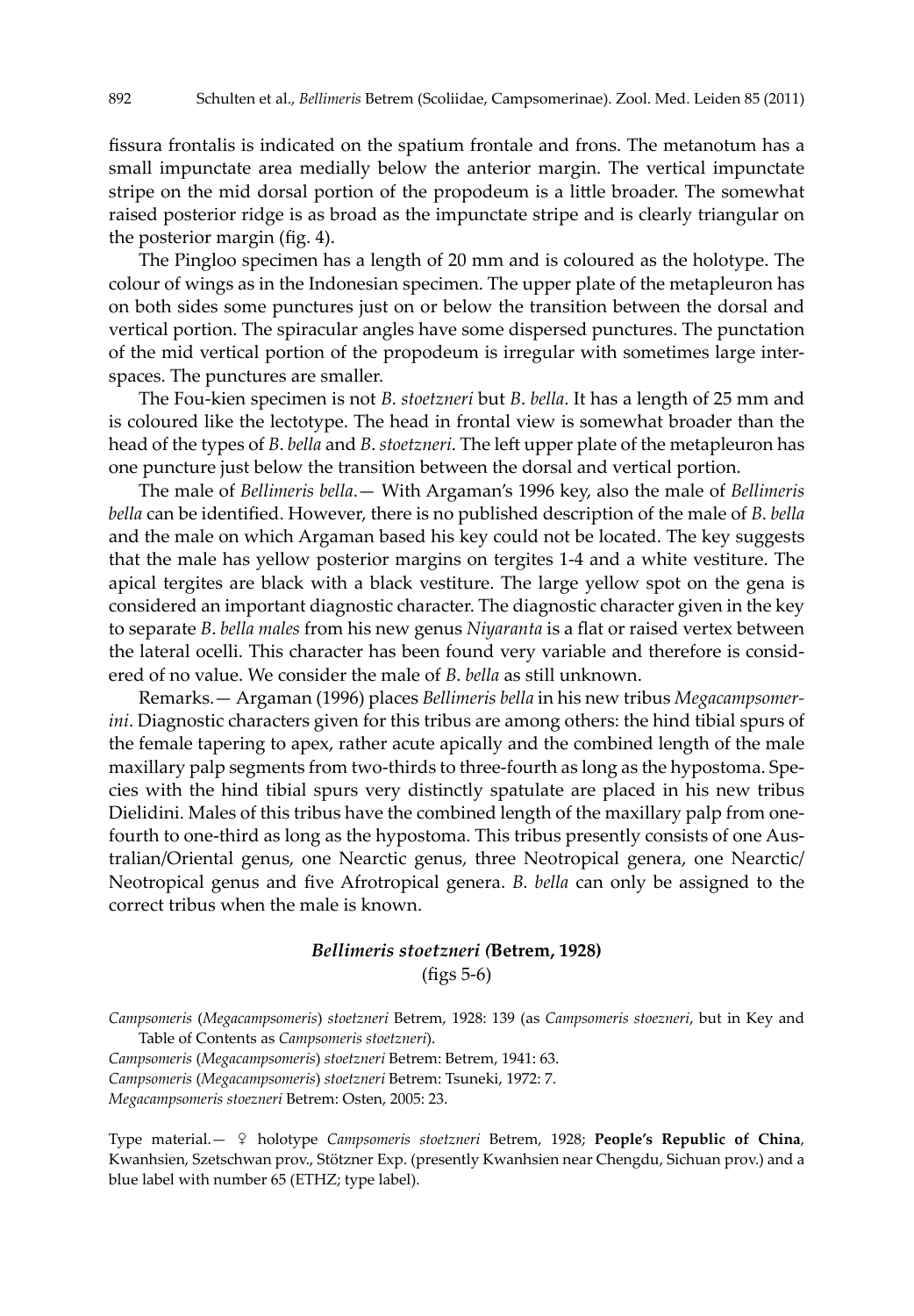

Figs 5-6, *Bellimeris stoetzneri* (Betrem, 1928), holotype ♀, China, Kwanhsien. 5, habitus; 6, upper plate of metapleuron and spiracular angle (arrows point to punctures on vertical portion of metapleuron and punctate spiracular angle); scale 1 mm.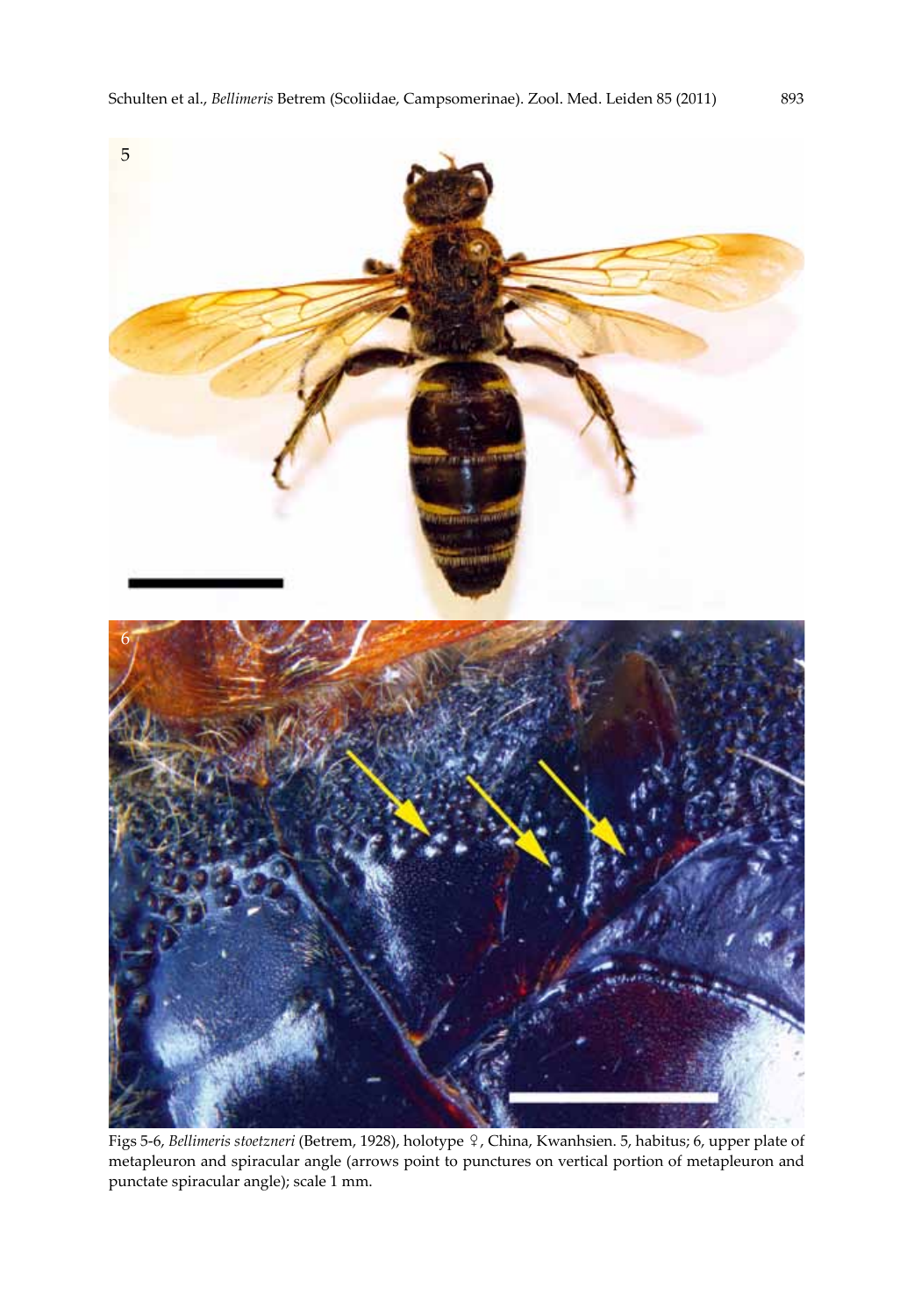Other material.— **(China)**, Peiping, Hopei prov. (presently Beijing or Hopei prov.), vii-1933, 1♀ (G. Liu; RMNH).

Redescription of female holotype.— The holotype (fig. 5) looks very similar to the lectotype of *B*. *bella* and therefore only the differences with this lectotype are given. Length of body 28 mm. Tergites 1-4 with yellow apical margins, interrupted over a rather short distance. Fore wings with closed cell area hyaline to yellowish-hyaline, wing blade yellowish-hyaline with subapical slightly darker patch. Hind wings yellowish-hyaline. Wings darker in certain lights. Apical fringe on tergite 4 white. Hind tibial spur spatulate as in *B. bella*.

Head.— Clypeal disc without length-wise wrinkles.

Mesosoma.— Transition from dorsal to vertical portion of upper plate of metapleuron more gradual. Vertical portion punctate just below transition with dorsal portion and with some punctures along anterior and posterior sutures. Spiracular angles punctate (fig. 6). Lateral vertical area of propodeum almost entirely punctate but for rather small anterior inner corner. Scutellum with narrow irregular impunctate vertical stripe, broader above posterior margin. Metanotum with irregular median impunctate vertical stripe, lower portion sometimes with larger interspaces. Propodeum with upper portion of posterior vertical mid portion densely punctate as in *B*. *bella* but lower vertical area laterally with some dispersed punctures. Lower mid vertical portion densely covered with rather long white hairs, parallel running from base to punctate area of posterior mid vertical portion. Such hairs could not be seen on *B*. *bella* lectotype due to the closeness of metasoma to the propodeum but may be the "vertical striae" mentioned by Bingham.

Developmental aberration in the holotype.— Vertical portion of upper plate of metapleura of holotype shows on both sides an aberrant structure that likely has developed during juvenile development or metamorphosis. It can be described as two overlaying layers of which the upper layer is only partly developed. The border of this layer shows as an irregular ridge on the vertical portion. A similar but smaller aberration can be seen on the lower plate. It is possible that the development aberrations mentioned above have affected structure and punctation of the metapleuron. However, the other *B*. *stoetzneri* specimen, listed below, shows the same characteristic punctation as in the *B. stoetzneri* holotype and thus the aberrant development of the holotype did not noticeably affect the punctation of the metapleuron and spiracular angle.

Other female specimens.— The Peiping specimen (28 mm) is very similar to the holotype but the yellow apical margins on tergite 2 and 3 are narrowed in the middle and with only a very small interruption. Punctation of the mid vertical portion of the propodeum is as in *B*. *bella*.

Remarks.— One of the specimens from Hanchow (China, Hou-pei province, presently Hubei province), listed in Betrem (1941) as *Campsomeris stoetzneri* is present in the RMNH collection and was studied. It was identified as a female of *Megacampsomeris schulthessi* Betrem, 1928.

Betrem (1941) suggested that *Campsomeris ferox* de Saussure, 1859 (= *Campsomeris* (*Radumeris*) *tasmaniensis* (de Saussure, 1855) Betrem form *ferox* (de Saussure) Betrem n. status (Bradley, 1974)) could also belong to the *Campsomeris stoetzneri* group. This species, however, is without doubt a *Radumeris* species. Females of the genus *Radumeris*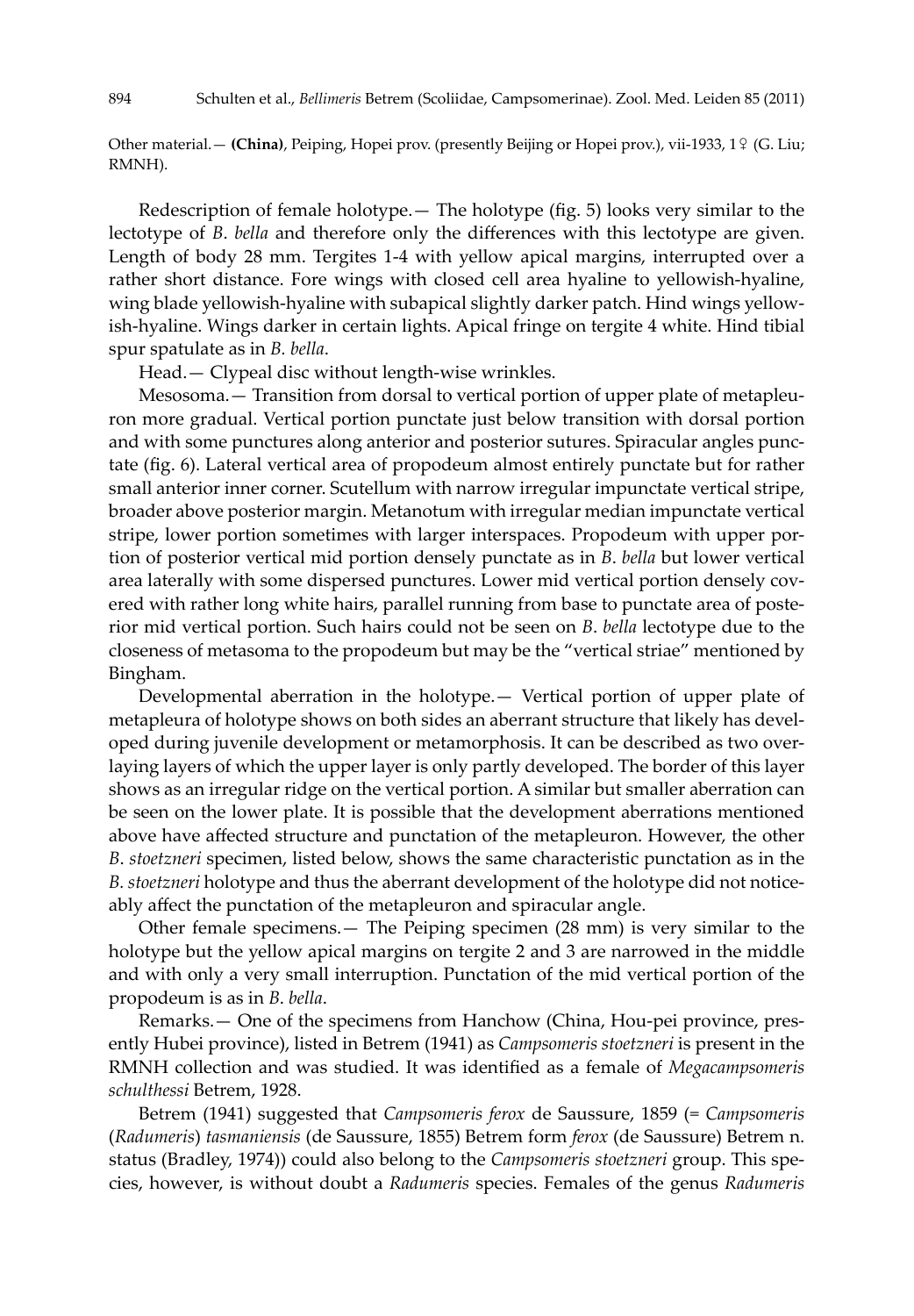share certain characteristics with the genus *Bellimeris* such as a convex frons, spatulate hind tibial spurs and a long vertical plate on the hind femur but frons and vertex are largely impunctate, the punctation in general is less dense and deep and the metasoma is largely yellow or reddish-yellow.

#### **Diagnostic characters for females of the genus** *Bellimeris* **Betrem, 1972**

Medium-sized to large species (19-28 mm). Body integument black but tergites 1-2, 1-3 or 1-4 with broadly or narrowly interrupted narrow yellow apical margins. Vestiture white and brown to golden-brown black on apical segments of the metasoma. Two recurrent veins. Two submarginal cells, three discoidal cells. Length of vertical plate on hind femora about two-thirds the length of femur. Larger hind tibial spur brownish, apically rounded, distinctly and gradually broadened and excavated (spatulate). Smaller spur similar or less distinctly broadening towards the apex.

Head.— Somewhat broader than long. Frons strongly convex, vertex strongly raised above ocellar triangle. Spatium frontale, frons and vertex deeply and densely punctate.

Mesosoma.— Callosities broad and rather densely punctate. Lower area of the mesopleuron divided by a sharp crest. Transition between punctate dorsal portion of upper plate of metapleuron and vertical portion well defined or rather gradual. Vertical portion impunctate or punctate just below transition with dorsal portion and with some punctures along anterior and posterior suture. Spiracular angles punctate or impunctate, spiracular areas impunctate. Pronotum, mesoscutum, scutellum, metanotum and dorsal and lateral portions of propodeum deeply and densely punctate. Propodeum with mid dorsal portion distinctly convex and with an irregular broad impunctate median stripe that apically terminates in a flat or slightly raised ridge. Upper inner corner of lateral dorsal portion punctate with small punctures. Transition of lateral dorsal portion to vertical lateral and posterior vertical portions rounded and without a carina. Upper area of posterior mid vertical portion concave and mostly densely and deeply punctate over some distance below sharp transition with dorsal mid portion, area below punctate zone impunctate but covered with parallel running white hairs.

Metasoma.— Tergites 3 and 4 with an irregular pre-apical line of punctures. Area between this line and posterior margin largely impunctate. Tergite 3 basally smooth and without a gradulus.

Females of the genus *Sericocampsomeris* share certain characteristics with the genus *Bellimeris* such as a strongly convex frons, a raised area between the antennal sockets, the broad, densely punctate callosities and the large vertical plate on the underside of the hind femora. *Sericocampsomeris* females differ in particular from the genus *Bellimeris* by a more or less rounded crest on the lower portion of the mesopleuron; an only partial punctate head, a less dense and less deep punctation of the mesosoma, in particular of the mesoscutum, scutellum, metanotum and dorsal lateral and vertical portions of the propodeum; an impunctate inner corner on the dorsal lateral portion of the propodeum; a weak carina in the upper corner of the transition between the dorsal and lateral vertical portions of the propodeum; a rounded, not well defined transition between the dorsal and posterior vertical portion and a less concave and a more punctate posterior vertical portion. The hind tibial spurs are apically rounded and excavated but not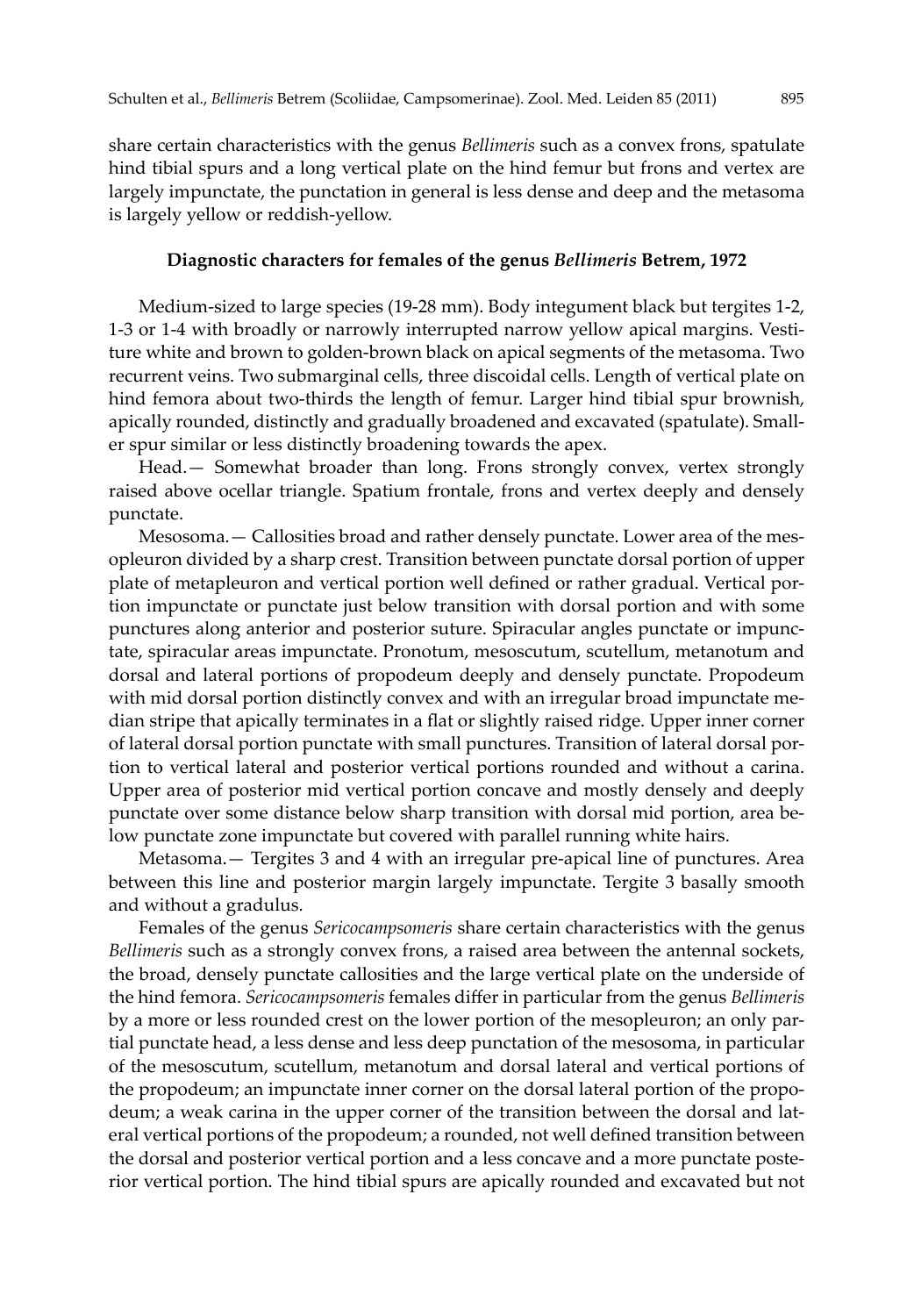distinctly broadened towards the apex. However, sometimes the larger spur looks weakly spatulate.

### **Key to female** *Bellimeris bella* **and** *Bellimeris stoetzneri*

1 Spiracular angles and vertical portion of upper plate of metapleuron impunctate. (fig. 3) ................................................................................................................................ *B. bella* (Bingham) – Spiracular angles punctate. Vertical portion of upper plate of metapleuron punctate just below transition with dorsal portion and with some punctures along anterior and posterior sutures. (fig. 6) ........................................................................ *B. stoetzneri* (Betrem)

### **The possible male of** *B***.** *stoetzneri***:** *Megacampsomeris szetschwanensis* **Betrem, 1928** (figs 7-8)

Betrem (1928) described the male *Campsomeris* (*Megacampsomeris*) *szetschwanensis* as a new species. In a note he remarked that the new species could be the male of *C*. *grossa* Fabricius, 1804, *C*. *schulthessi* Betrem, 1928 or *C*. *stoetzneri*. A specimen in the same collection but without locality label was described as a "paratype" but Betrem indicated that it could also be a different species. For a description of this specimen see below. In Betrem (1941), he described five formas (A-E) of *C*. *szetschwanensis* with a key for their identification. A specimen, labelled by Betrem as the Forma A and another specimen labelled as the Forma B were available for study. He considered the forma A the "typical" forma of *C*. *szetschwanensis*. Formas A and B have a tubercle on sternite 2; the other formas are without tubercle. The holotype of *M. szetschwanensis* and the Forma A are conspecific. The Forma B is the male of *M*. *schulthessi*. The paratype without the locality label keys out with Betrem's 1941 key as the Forma C. It is clearly a different species. Betrem (1941) suggested that it could be the male *Megacampsomeris grossa* (Fabricius, 1804).

The forma A specimen carries an identical collection label (Szetschwan. Kwanhsien; Stötzner Exp.) as the holotype female of *B. stoetzneri*, a second rather confusing label *setzschwanensis* (sic, in handwriting) and det. Schulthess 92 (in print) and a third label *Campsomeris szetschwanensis* Forma A (in writing) and det. Betrem (in print). The holotype and "paratype" carry blue labels with the numbers 65 and 58 respectively. This suggests that the holotype *M. szetschwanensis* came from the same lot as the holotype *B*. *stoetzneri* that carries an identical blue label with the number 65. However, the holotype female of *Campsomeris schulthessi* Betrem, 1928 with the same collection labels as the holotype female of *B*. *stoetzneri* also carries a blue label with the number 65.

### *Megacampsomeris szetschwanensis* **Betrem, 1928**

*Campsomeris* (*Megacampsomeris*) *szetschwanensis* Betrem, 1928: 140. *Campsomeris* (*Megacampsomeris*) *szetschwanensis* var. Betrem, 1928: 140. *Campsomeris* (*Megacampsomeris*) *szetschwanensis* Formas A-E. Betrem, 1941: 67. *Megacampsomeris. schulthessi schulthessi* Betrem, 1928 = ?*szetschwanensis* Betrem, 1928: Osten 2005: 21.

Type material.— ♂ Holotype *Campsomeris szetschwanensis* Betrem, 1928; **People's Republic of China,** Kwanhsien, Szetschwan prov., Stötzner Exp. (presently Kwanhsien, near Chengdu, Sichuan prov.) and a blue label with the number 65 (ETHZ, type label).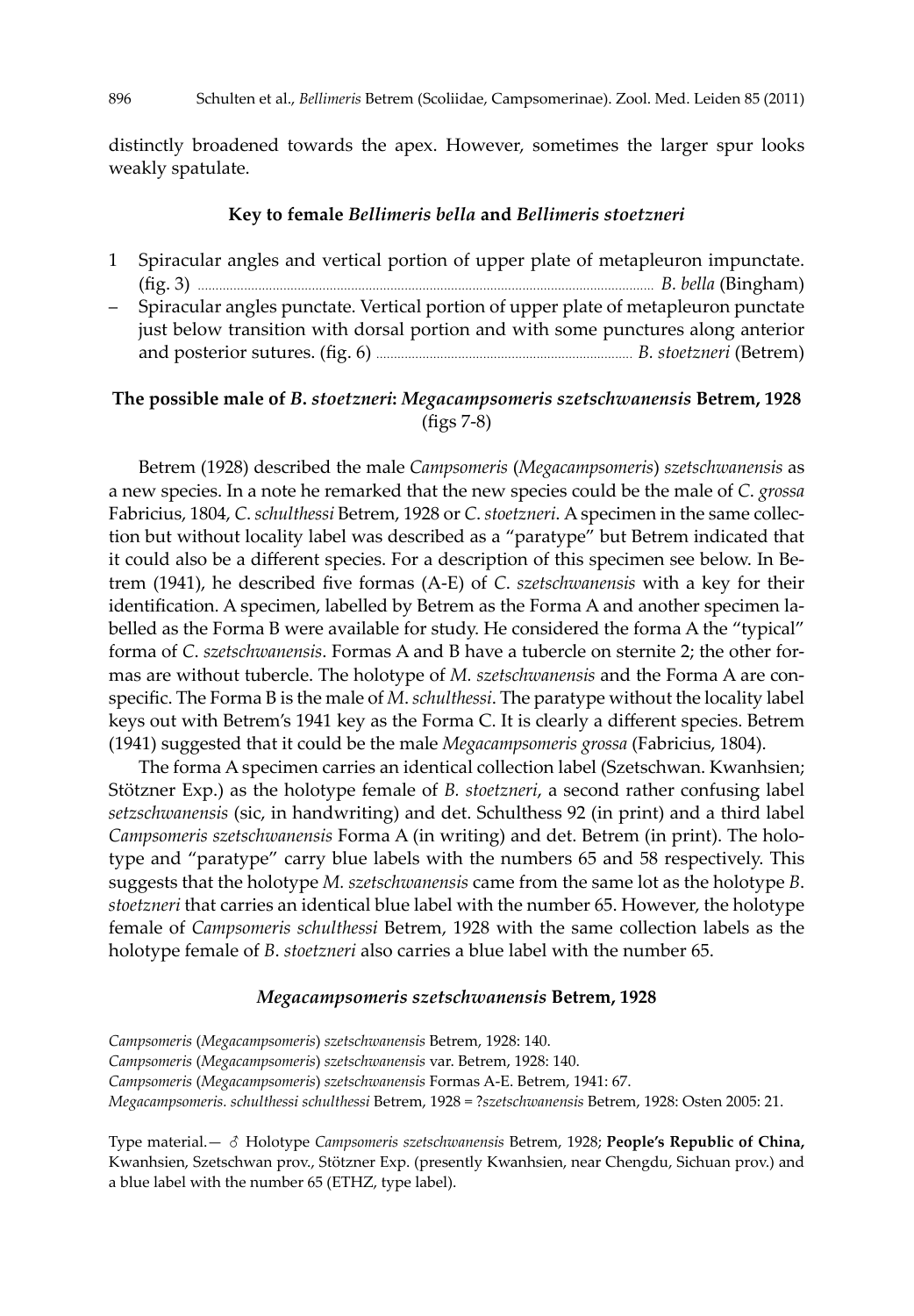Other material.— *Campsomeris szetschwanensis* Betrem, 1928, "paratype", blue label with number 58 but no locality label, 1♂ (ETHZ, cotype label); *Campsomeris szetschwanensis* Betrem, 1928 Forma A, **(China)** Kwanhsien, Szetschwan prov., Stötzner Exp. 1♂ (RMNH); *Campsomeris szetschwanensis* Betrem, 1928 Forma B. **(China)** Zõ-Pou, Chejiang prov., VI-32, 1 ♂ (RMNH).

Diagnosis.— The habitus is shown in fig. 7. This species can be recognised by the following combination of characters: Base of mandible and clypeus black, scrobes yellow. Head and mesosoma black. Metasoma black but tergites 1-4 and sternites 2-4 with yellow apical margins; apical three segments black and reddish-brown. Tibia I broadly yellow on outer side. Vestiture white but dark brown to black on apical three segments of metasoma. Hind tibial spurs white. Sternite 3 basally smooth and without a gradulus. Propodeum in dorsal view with a rather narrow, strongly sloping, mid subhorizontal portion, anterior width about three times median length, that merges with vertical portion. In lateral view subhorizontal portion slopes rather steeply and makes a more obtuse angle with vertical portion (fig. 8). *M*. *szetschwanensis* Forma C also has a largely black clypeus but propodeum in dorsal view with a longer mid subhorizontal portion, anterior width about 1.8 times median length, that is less sloping and makes a more or less straight angle with the vertical portion. In lateral view the subhorizontal portion slopes more gradually and makes a somewhat sharper angle with vertical portion (fig. 9).

Redescription holotype.— Length of body: 20 mm. Base of mandibles black, clypeus black. Scrobes yellow. Thorax black but upper half of callosities reddish-yellow, tegulae and posterior corners of pronotum yellowish. Apex of femora with yellow spot, upper side of tibia 1 broadly yellow, metatarsus and fifth tarsal segment reddish-yellow. Metasoma black with narrow apical yellow margins on tergites 1-4, apical margin of tergite 1 narrowly reddish-yellow along posterior margin of tergite. Sternites 2-4 with narrow yellow apical margins, somewhat interrupted medially by reddish-yellow area. Tergite and sternite 5 with a very narrow reddish-yellow apical margin. Apical three segments largely reddish-brown. Vestiture white but brown to black on apical three segments of metasoma. Antenna black, reaching almost posterior margin of tergite 1. Length of apical segment about three times maximum width. Wings yellowish-hyaline. Combined length of the maxillary palp about two-thirds of the length of the hypostoma.

Head.— Spatium frontale densely punctate but impunctate around frontal pit. Fissura frontalis visible up to frontal pit. Frons well separated from spatium frontale by impressed impunctate line, weakly angulated medially. Frons below anterior ocellus largely impunctate, laterally rather densely but irregularly punctate with smaller and larger punctures. In frontal view, posterior ocelli and area in between distinctly raised above level of eye lobes.

Mesosoma.— Dorsal and vertical portion of pronotum densely punctate. Narrow area behind callosities with dispersed small punctures. Dorsal portion of upper plate of metapleuron rather densely punctate, vertical portion with more dispersed punctures and lower inner corner impunctate. Lower plate with dispersed punctures but upper one-third impunctate. Carina lateralis abbreviated, not reaching level of spiraculum. Spiracular angles and areas punctate. Lateral vertical portion of propodeum rather slender, densely punctate along upper margin and gradually more dispersed punctate downwards. Mesoscutum punctate at interspaces smaller or about equal to puncture diameter but medially with larger impunctate interspaces. Scutellum with upper portion rather densely to densely punctate, central portion less densely punctate and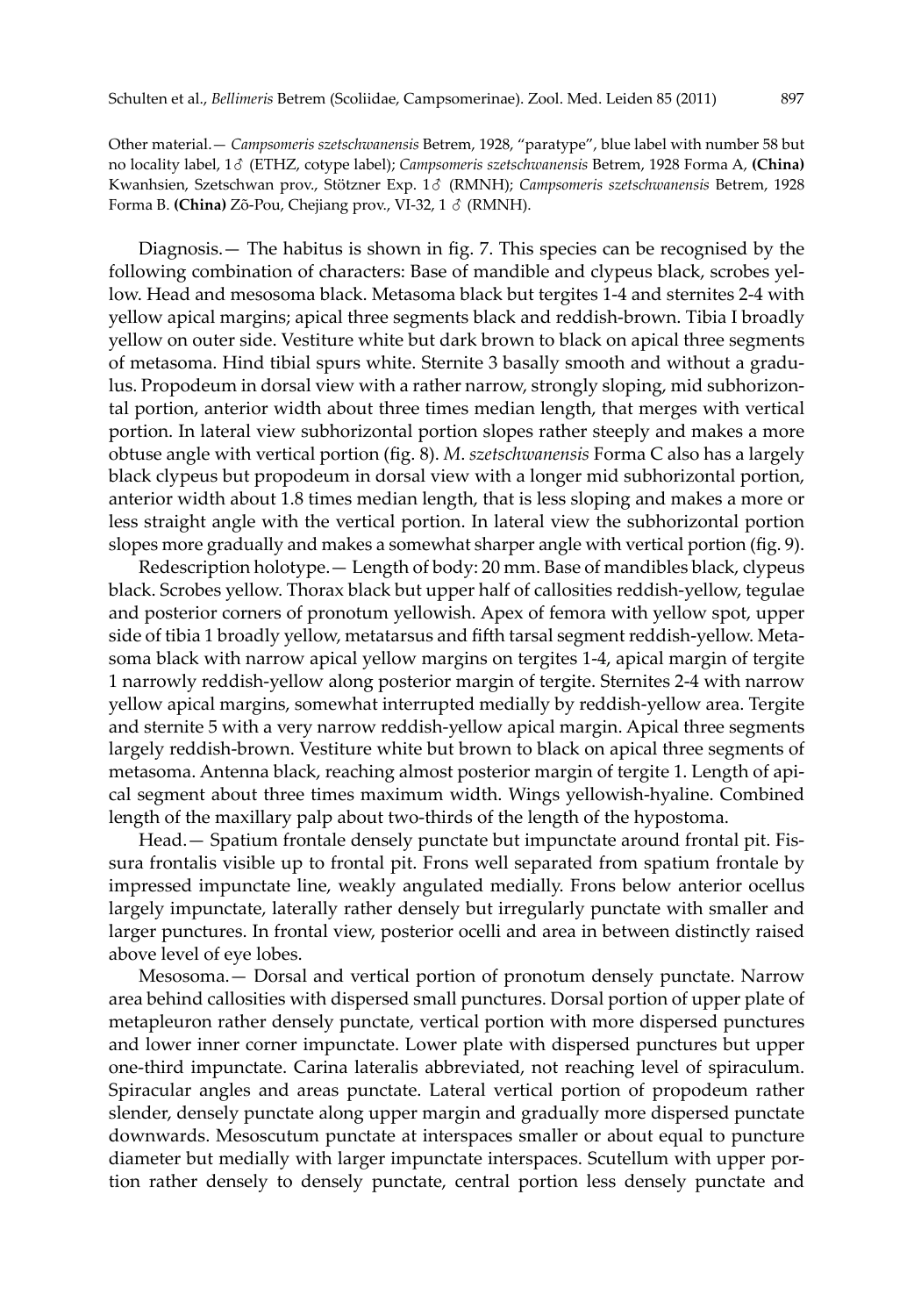

Figs 7-8, *Megacampsomeris* from China, Kwanhsien. 7, *Megacampsomeris szetschwanensis* Betrem, 1928, holotype ♂, habitus; 8, *M. szetschwanensis* Forma A Betrem, ♂. (= *M. szetschwanensis* Betrem), propodeum and tergite 1 in lateral view (arrows indicate steeply sloping mid subhorizontal portion of propodeum); fig. 7 scale 1 cm, fig. 8 scale 1 mm.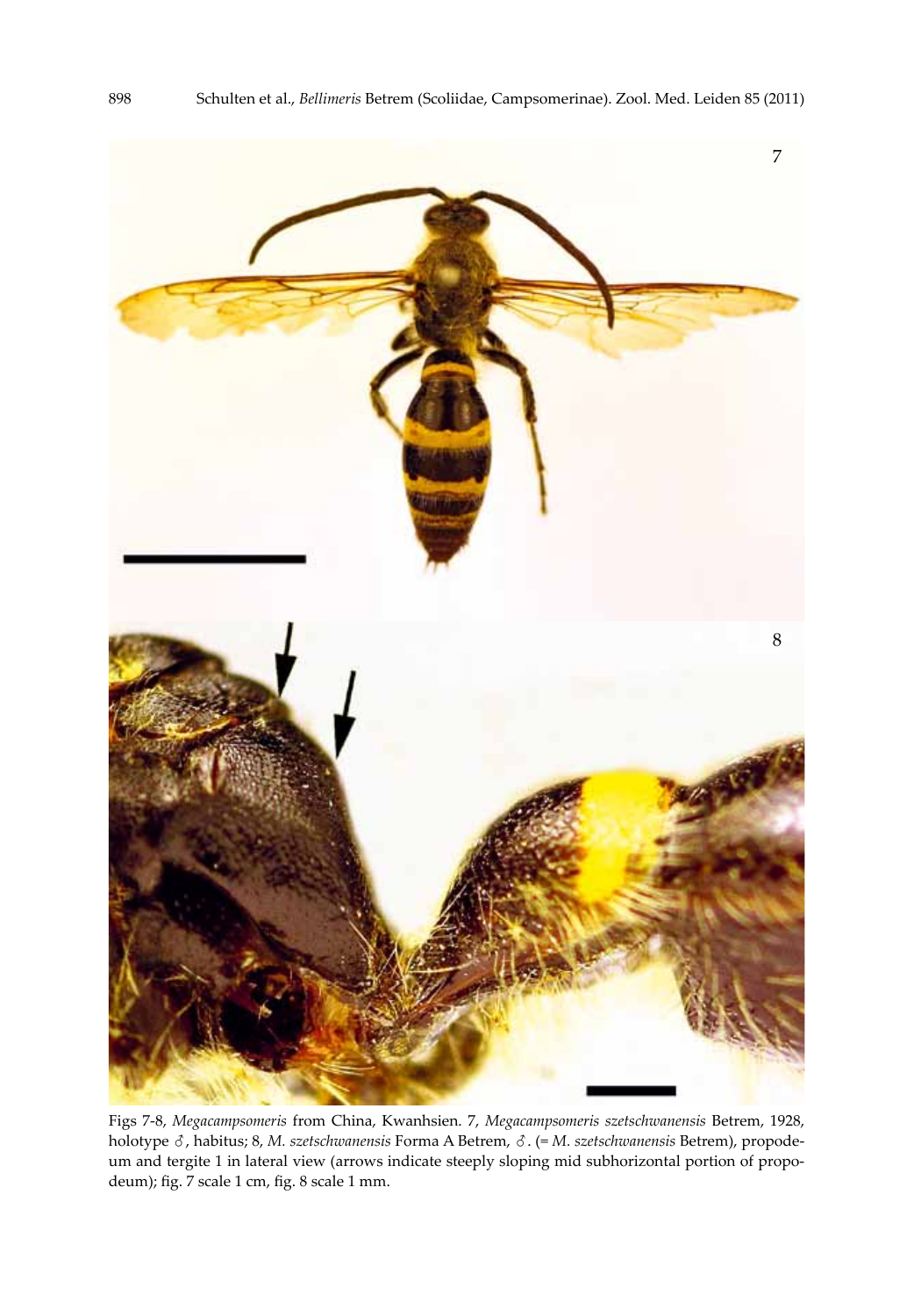

Figs 9-10, *Megacampsomeris* from China, Kwanhsien. 9, *Megacampsomeris* spec., ♂, propodeum and tergite 1 in lateral view (arrows indicate more gradually sloping mid subhorizontal portion of propodeum); 10, *Megacampsomeris* spec., ♂, habitus; fig. 9 scale 1 mm, fig. 10 scale 1 cm.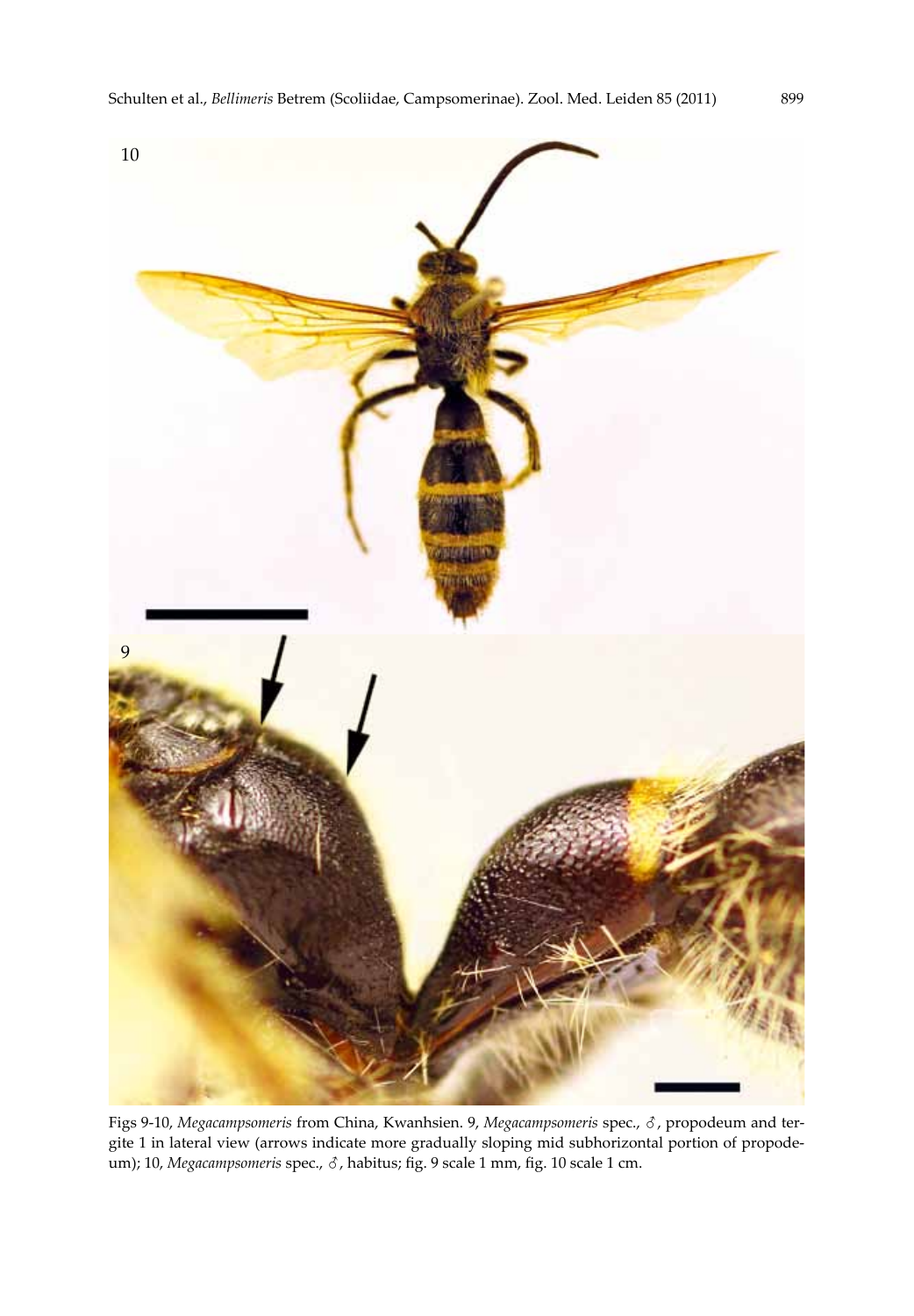broadly impunctate along posterior margin. Metanotum very densely punctate but with a narrow impunctate vertical stripe. Propodeum in dorsal and lateral view as described in the diagnosis.

Metasoma.— Tergite 1 broad elongate, posterior width about twice median length of horizontal portion, transition from dorsal to anterior vertical portion gradual. Sternite 1, median length about 1.2 times posterior width, densely punctate but narrow mid line and above posterior margin impunctate. Sternite 2 with tubercle on transition from ventral to vertical portion. Outline of paramere given in Betrem (1928) plate 2 fig. 42.

*M*. *szetschwanensis* Forma A (= *M*. *szetschwanensis* Betrem, 1928) has the same structure as the holotype but upper half of callosities yellow, femur I with a short apical yellow stripe on the lower part; metatarsus I and the fifth tarsal segment yellow; tibia 2 with a short yellow stripe at the basis on upper side. Tergite and sternite 5 without reddish-yellow coloration. Length: 21 mm.

### *Megacampsomeris* **spec. (***M***.** *szetschwanensis***. Forma C, Betrem, 1941)** (figs 9-10)

Material studied.— *Campsomeris szetschwanensis* Betrem, 1928, paratype, blue label with number 58 but no locality label, 1♂ (ETHZ, cotype label).

Habitus (fig 10).— Length 23 mm. Distinct colour differences with the type *C*. *szetschwanensis* are: mandibles with a yellow base, clypeus black with yellow lateral spots at the basis, tibia and tarsalia dark brown, tergites 1- 5 with a yellow apical margins, the yellow margin on tergite 5 narrower; sternite 2 with an interrupted yellow apical margin, sternites 3 and 4 with broader interrupted yellow apical margins. Vestiture and colour of wings as in *M*. *szetschwanensis*. Antenna black, reaching posterior margin of tergite 1. Length of apical segment about 3.1 times anterior width. Wings yellowish-hyaline. Combined length of maxillary palp about two-thirds of the length of the hypostoma.

Head*.*— Frons well separated from spatium frontale by an impressed, angulated medially, impunctate line. Below this line an impunctate triangular area. (see Betrem, 1941, fig 9). In frontal view posterior ocelli and area between little raised above level of eye lobes.

Mesosoma*.*— Punctation similar to *M*. *szetschwanensis*. Propodeum in dorsal and lateral view as indicated in the diagnosis.

Metasoma*.*— Tergite 1 broad elongate, posterior width about 1.3 times the median length of horizontal portion. Transition to anterior vertical portion very gradual. Median length of sternite 1 about 1.3 times posterior width. Sternite 2 without tubercle.

## **Key to the male** *Megacampsomeris szetschwanensis* **Betrem, Formas A-C and "paratype"**

Base of mandibles black, clypeus black. Tergites 1-4 with yellow apical margins. Vestiture mesoscutum white. In dorsal view, mid subhorizontal portion of propodeum narrow, anterior width about three times median length and strongly slop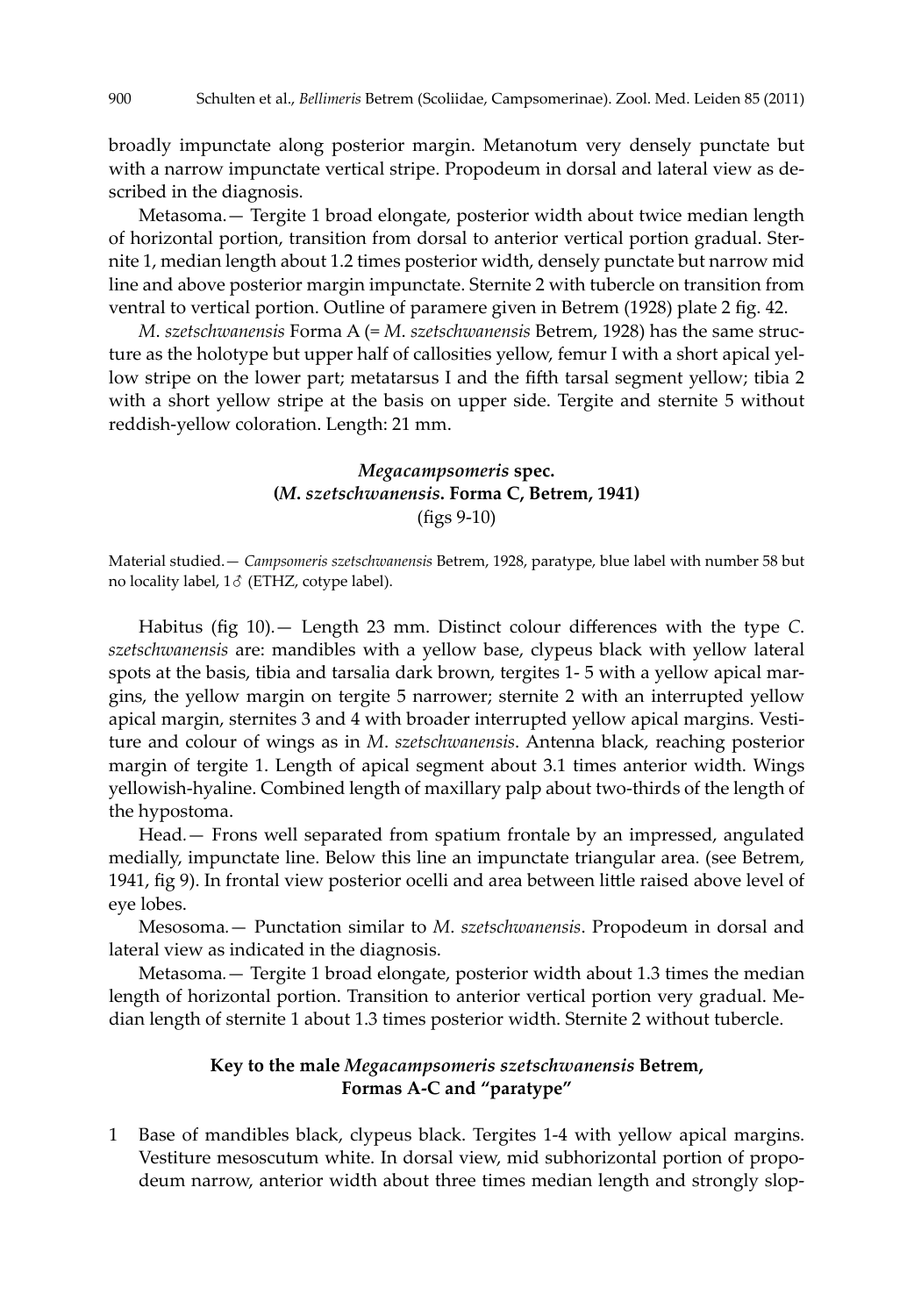ing. In lateral view, mid subhorizontal portion of propodeum slopes rather steeply, making a more obtuse angle with vertical portion (fig. 8) .........................................................

- ................................ *M. szetschwanensis* Betrem (syn. *M*. *szetschwanensis* Forma A Betrem) – Base of mandibles black or partly yellow. Clypeus largely black with a small yellow spot or line in anterior lateral corners. Tergites 1-5 with yellow apical margins. Vestiture mesoscutum white or pale brown. In dorsal view, mid subhorizontal portion of propodeum broad, anterior width about 1.8 times median length and only gently sloping. In lateral view, mid subhorizontal portion of propodeum slopes more gradually, making a sharper angle with vertical portion (fig. 9). ....................................... 2
- 2 Vestiture mesoscutum white. Spatium frontale separated from frons by an impunctate triangular area, bordered above by an impunctate angulated impressed line. Posterior width of tergite 1 about 1.3 times the median length of horizontal portion. (fig.10) ...................... *Megacampsomeris* spec. (syn. *M*. *szetschwanensis* Forma C Betrem)
- Vestiture mesoscutum light brown. Spatium frontale separated from frons by an impunctate gently curved impressed line. Area below over a short distance irregularly impunctate and often with a small depression in the middle. Posterior width of tergite 1 about twice the median length of horizontal portion .......................................... .............................. *M. schulthessi* Betrem, 1928 (syn. *M*. *szetschwanensis* Forma B Betrem)

### **Discussion**

The inconsistencies in the descriptions of the *Bellimeris* species, as indicated in the introduction, are largely caused by differences in judgement as to the presence or absence of a "tubercle" and overlooking or misjudging the presence of spatulate tibial spurs. It is obvious that the posterior margin of the propodeum has a conspicuous small impunctate ridge, not a tubercle. The larger hind tibial spur of female *Bellimeris* is spatulate and clearly different from the similarly coloured, excavated, apically rounded but mostly not distinctly spatulate hind tibial spur of the genus *Sericocampsomeris*. The description given by Tsuneki (1972) of the interantennal area is correct. A gradually raised area between the antennal sockets is also found in some *Megacampsomeris* species such as *M*. *asiatica* (de Saussure, 1858)*, M*. *binghami* Betrem, 1928 and *M*. *schulthessi*. The frons is distinctly more convex than in most *Campsomerinae* but a convex frons, although less distinctly is also present in certain *Megacampsomeris* species.

Betrem could not study the holotype of *Elis bella* when he wrote his 1928 and 1941 publications. Had it been possible, it may be questioned if he would have described *Campsomeris stoetzneri* as a new species. Betrem (1928, 1941) did not describe the metapleuron and spiracular angles of *B*. *stoetzneri*. The female types of both species look very similar but differ in the number of tergites with narrow yellow apical margins, the punctation of the spiracular angles and the punctation and structure of the upper plate of the metapleuron. In Scoliidae the punctation of the upper plate of the metapleuron, the transition between the dorsal and vertical portion of the plate and the punctation of the spiracle angle can be species-specific or show intra-specific variation. The *B*. *bella*  specimen from Pingloo has some punctures on or below the transition to the vertical portion of the plate and in the spiracular angle and so shows some resemblance with *B*. *stoetzneri*. It could well be that *B*. *bella* is a species with a very wide distribution and some regional variation.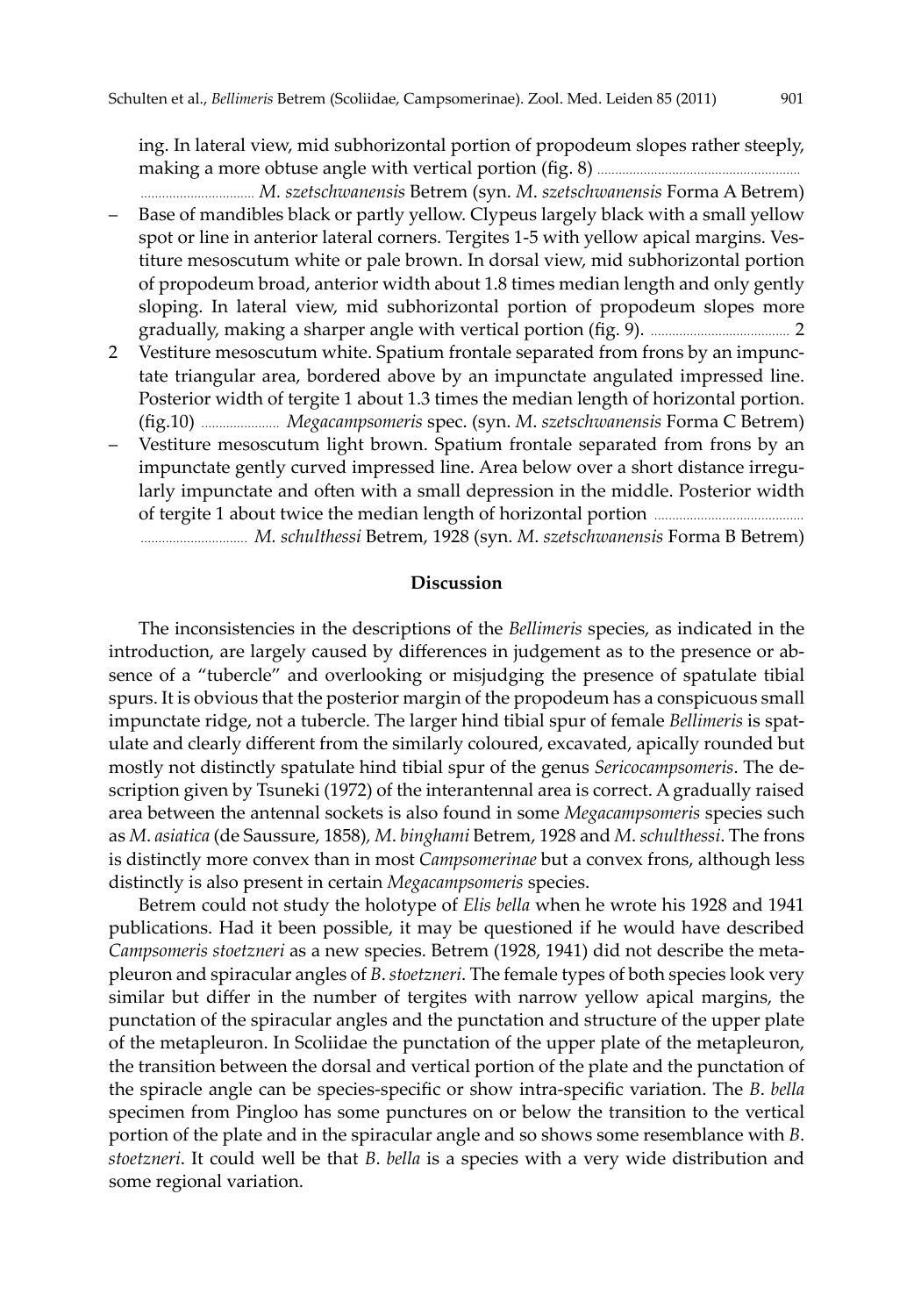*B*. *stoetzneri* is besides the holotype only known from one additional specimen. There are no males known that can be associated with certainty to both species of *Bellimeris*. Until more material becomes available it seems best to consider specimens with a well defined transition between the dorsal and vertical portion of the upper plate of the metapleuron, an impunctate vertical portion and impunctate spiracular angles as *B*. *bella* and those specimens with a more gradual transition between the dorsal and vertical portion, a vertical portion with localized punctures and punctate spiracular angles as *B*. *stoetzneri*.

*M*. *szetschwanensis* Forma A and C could be the male of *B*. *stoetzneri* or the males of other species. There are three different female species known that were collected in Kwanhsien by the Stötzner Expedition: *M*. *grossiformis* holotype (RMNH) and "cotype" (ETHZ), *M*. *schulthessi* holotype (ETHZ) and *B*. *stoetzneri* holotype (ETHZ).

Betrem (1928) designated a specimen (RMNH), labelled 21-V-1912, Almora, Kumaon (= Almora, Kumaon hills, Uttaranchal, India) as paratype *M*. *grossiformis*. The holotype of *M*. *grossiformis* has a narrow and strongly sloping subhorizontal portion of the propodeum. This sloping is much steeper in the paratype from India. The male *M. grossiformis* has been described from India (Gupta & Jonathan, 2003). Two male specimens, coming from the same area where the female paratype of *M. grossiformis* had been collected, could be studied. The subhorizontal portion of the propodeum in dorsal view is sloping in a similar but distinctly steeper way as in *M*. *szetschwanensis*, while *M*. *grossiformis* males have the upper two-thirds of the clypeus yellow, a more extensive coloration of the legs and not interrupted yellow apical margins on the sternites. So *M*. *szetschwanensis* could be a regional variant of *M*. *grossiformis* or the *M. grossiformis*, described from India is a different species. The available material is too limited to elaborate this hypothesis. The female *M*. *grossa* also has a sloping subhorizontal portion of the propodeum and is also known from Sichuan. However, the taxonomy of *M. grossa* and related species is confusing and needs further study. The known material of this group of species is very limited. The identification of males with yellow apical margins on the metasoma is very difficult and identifications are often questionable. It could well be that there are still undescribed species in this group. Therefore the male Forma C is not described as a new species but listed as *Megacampsomeris* spec. More material is needed to ascertain the male of *B. bella* and *B*. *stoetzneri*.

#### **Acknowledgements and list of abbreviations**

The authors are much indebted to Frank Koch (MNHB) for making the lectotype of *Elis bella* available and for confirming the identity of Assam specimen of Bingham. Franziska Schmid (ETHZ) is thanked for the loan of the holotypes of *Campsomeris stoetzneri* and *C*. *szetschwanensis*. Kees van Achterberg (RMNH) gave valuable comments on the manuscript and technical support in making the photographs. Willem Hogenes and Rob de Vries (RMNH) supported in various ways this and other studies on Scoliidae. Anonymous referees provided very useful comments.

- ETHZ Eidgenössische Technische Hochschule Zürich
- MNHB Museum für Naturkunde Leibniz-Institut für Evolutions- und Biodiversitätsforschung an der Humboldt-Universität zu Berlin
- RMNH Netherlands Centre for Biodiversity Naturalis (formerly Nationaal Natuurhistorisch Museum or Rijksmuseum van Natuurlijke Historie), Leiden